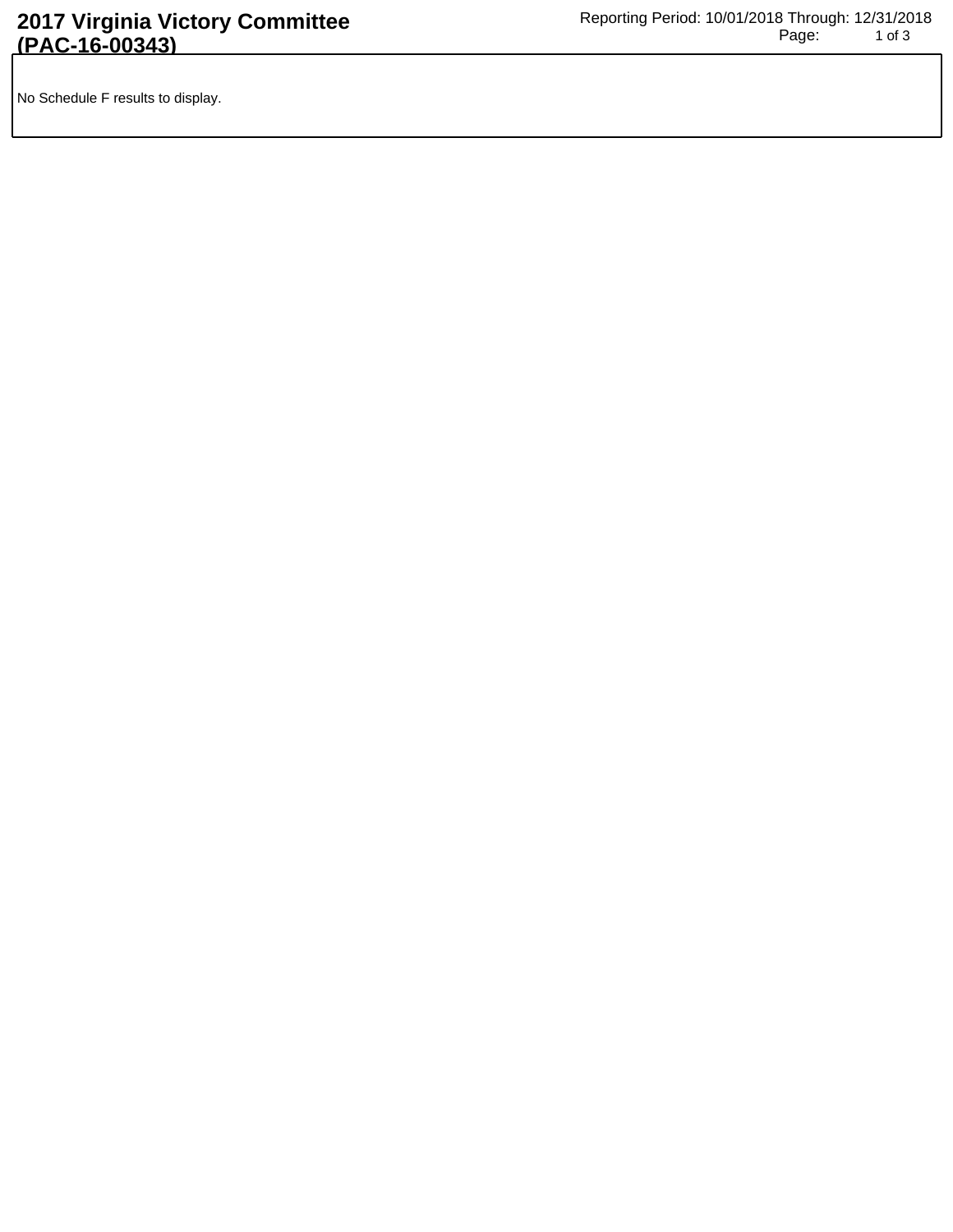## **2017 Virginia Victory Committee (PAC-16-00343)**

| <u>N AV IV VUTV</u><br><b>Schedule G: Statement of Funds</b>   | Number of<br><b>Contributions</b> | <b>Amount</b> |        |
|----------------------------------------------------------------|-----------------------------------|---------------|--------|
| <b>Contributions Received This Period</b>                      |                                   |               |        |
| 1. Schedule A [Over \$100]                                     | 0                                 | \$0.00        |        |
| 2. Schedule B [Over \$100]                                     | 0                                 | \$0.00        |        |
| 3. Un-itemized Cash Contributions [\$100 or less]              | 0                                 | \$0.00        |        |
| 4. Un-itemized In-Kind Contributions [\$100 or less]           | 0                                 | \$0.00        |        |
| 5. Total                                                       | 0                                 |               | \$0.00 |
| <b>Bank Interest, Refunded Expenditures and Rebates</b>        |                                   |               |        |
| 6. Schedule C [also enter on Line 17b on Schedule H]           |                                   |               | \$0.00 |
| <b>Expenditures Made This Period</b>                           |                                   |               |        |
| 7. Schedule B [From line 2 Above]                              |                                   | \$0.00        |        |
| 8. Un-itemized In-Kind contributions [From line 4 Above]       |                                   | \$0.00        |        |
| 9. Schedule D [Expenditures]                                   |                                   | \$0.00        |        |
| 10. Total [add lines 7, 8 and 9]                               |                                   |               | \$0.00 |
| <b>Reconciliation of Loan Account</b>                          |                                   |               |        |
| 11. Beginning loan balance [from line 15 of last report]       |                                   | \$0.00        |        |
| 12. Loans received this period [from Schedule E-Part 1]        |                                   | \$0.00        |        |
| 13. Subtotal                                                   |                                   |               | \$0.00 |
| 14. Subtract: Loans repaid this period [from Schedule E-Part2] |                                   | \$0.00        |        |
| 15. Ending loan balance                                        |                                   |               | \$0.00 |